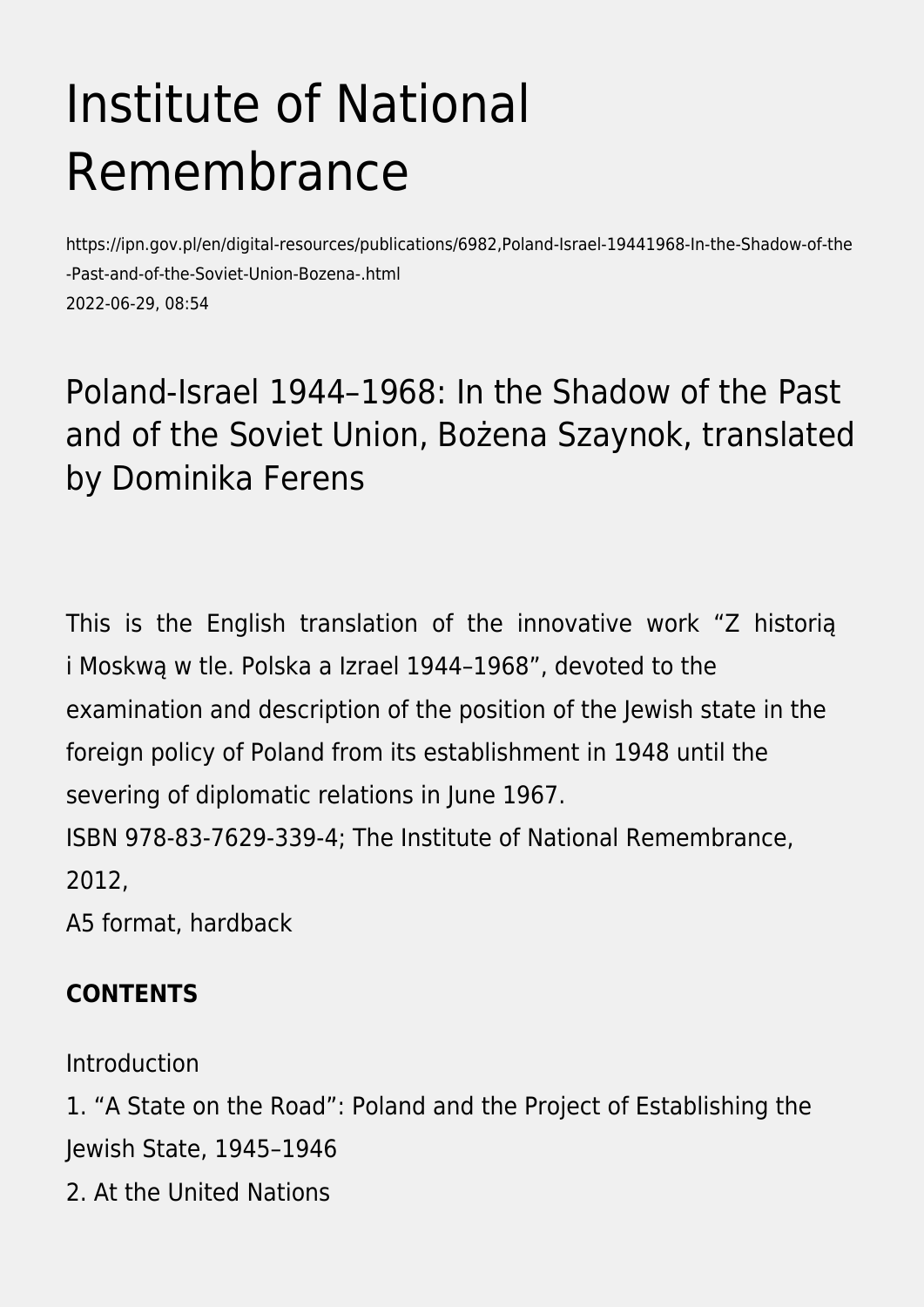3. From Spring to Winter: Poland and Israel, May 1948–January 1949

4. The Beginnings of "the Struggle against Zionism" (1949–1951)

5. Poland versus the "Spy Network of American Imperialism in the Middle East" (1950–1953)

6. The "Thaw" (1954–1956)

7. Emigration (1956–1957)

8. Normalization (1956–1962)

9. The "Thaw" and Normalization at the Polish Diplomatic Post in Israel

10. "Jarring Overtones in a Stiff and Urbane Atmosphere:" The

Embassies (1962–1967)

11. June 1967

12. "Israel" at the Time of the March Events (1968)

Conclusion

List of Abbreviations

Bibliography

Index

## Opcje strony

- [Print](https://ipn.gov.pl/javascript:winopen() [this page](https://ipn.gov.pl/javascript:winopen()
- **[Generate PDF](https://ipn.gov.pl/en/digital-resources/publications/6982,Poland-Israel-19441968-In-the-Shadow-of-the-Past-and-of-the-Soviet-Union-Bozena-.pdf) [of this page](https://ipn.gov.pl/en/digital-resources/publications/6982,Poland-Israel-19441968-In-the-Shadow-of-the-Past-and-of-the-Soviet-Union-Bozena-.pdf)**
- [Notify](https://ipn.gov.pl/en/powiadom/6982,dok.html?poz=digital-resources/publications&drukuj=window) [about this page](https://ipn.gov.pl/en/powiadom/6982,dok.html?poz=digital-resources/publications&drukuj=window)

• Share this article [Share](https://www.facebook.com/sharer/sharer.php?u=https://ipn.gov.pl/en/digital-resources/publications/6982,Poland-Israel-19441968-In-the-Shadow-of-the-Past-and-of-the-Soviet-Union-Bozena-.html) [on Facebook](https://www.facebook.com/sharer/sharer.php?u=https://ipn.gov.pl/en/digital-resources/publications/6982,Poland-Israel-19441968-In-the-Shadow-of-the-Past-and-of-the-Soviet-Union-Bozena-.html) [Share](https://twitter.com/share) [on Twitter](https://twitter.com/share)